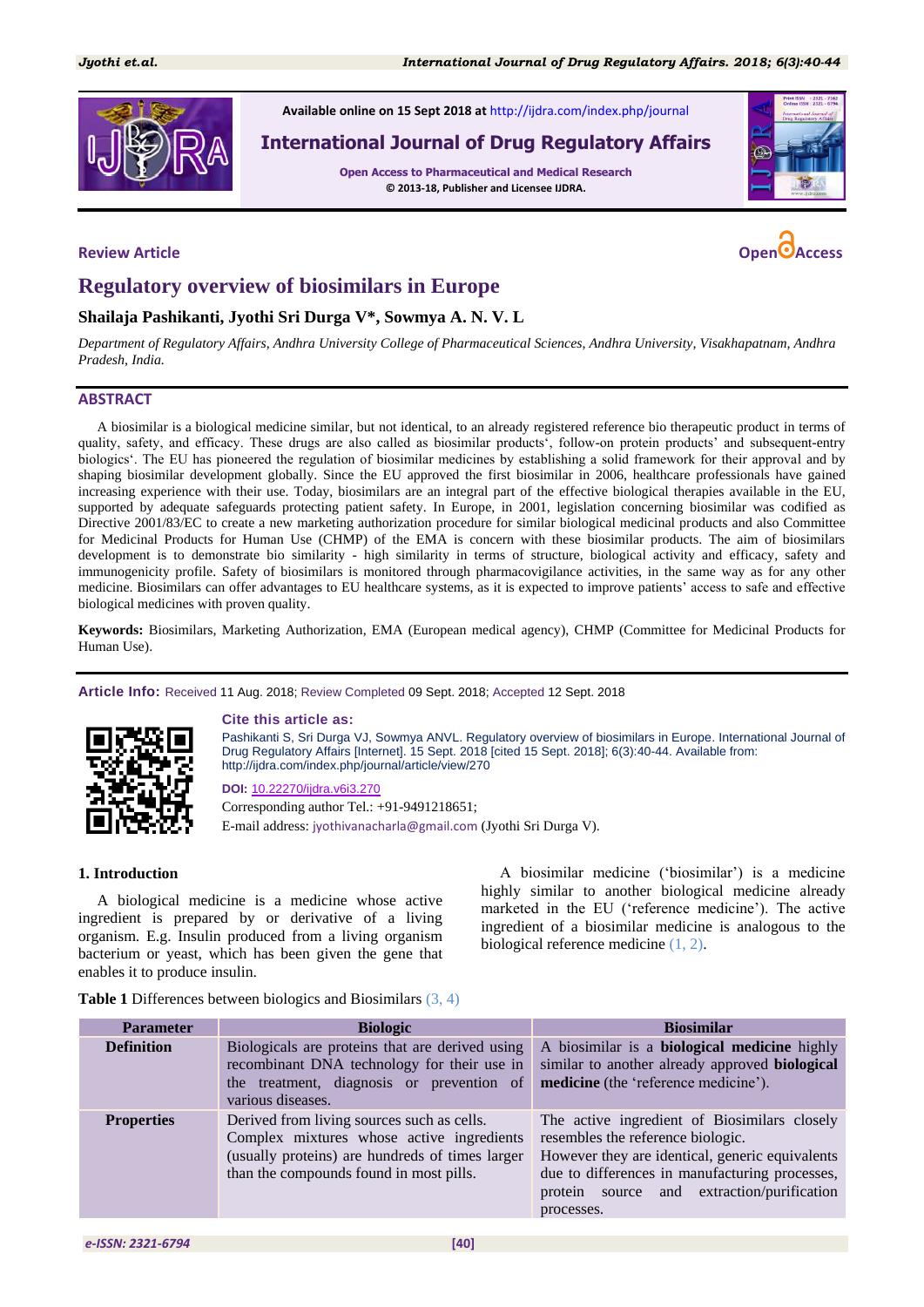## *Jyothi et.al. International Journal of Drug Regulatory Affairs. 2018; 6(3):40-44*

| <b>Studies conducted</b> | Pharmaceutical quality studies<br>$\bullet$<br>Non-clinical studies<br>$\bullet$<br>Clinical studies $-$<br>$\bullet$<br>Safety and efficacy<br>PK/PD<br>Immunogenicity<br>✓<br>Risk management plan<br>$\bullet$ | Pharmaceutical quality studies<br>$\bullet$<br>Comparative quality studies<br>$\bullet$<br>Comparative non-clinical studies<br>$\bullet$<br>Comparative Clinical studies -<br>Safety and efficacy<br>PK/PD<br>Immunogenicity<br>Risk management plan |
|--------------------------|-------------------------------------------------------------------------------------------------------------------------------------------------------------------------------------------------------------------|------------------------------------------------------------------------------------------------------------------------------------------------------------------------------------------------------------------------------------------------------|
| <b>Safety</b>            | Post marketing safety monitoring includes the Post marketing surveillance<br>assessment, understanding and<br>detection,<br>of the biologic onto the market.                                                      | address<br>to<br>immunogenicity and potential rare adverse<br>prevention of adverse effects after the launch events. Strict monitoring due to limitations of<br>clinical data compared to the reference product.                                     |

Biosimilar products do not meet the conditions for being defined as generic medicinal products, mostly because of differences between the similar biological medicinal product and the reference biological medicinal product in terms of raw materials or manufacturing processes. Therefore, for a biosimilar product to be approved, the results of appropriate pre-clinical tests or clinical trials relating to these conditions must be provided [\(5\)](#page-4-4).

### **2. Manufacturing of Biosimilar**

It involves a series of steps like selecting cell lines, modifying its properties, replicating genetically modified cell lines, culturing over specific media, harvesting cells from vector molecule, purification and viral inactivation. The final steps of filling, compressing, packaging, storage and quality assurance are common to both shown in figure 1. So large molecules have more complex manufacturing processes and it is virtually impossible to reproduce them without minor alterations. Hence they are known as Biosimilars [\(6\)](#page-4-5).



**Figure 1.** Steps in manufacturing of biosimilar [\(6\)](#page-4-5)

In January 2001, the European Medicines Agency (EMA) began formal consideration of scientific issues presented by biosimilar products [\(7\)](#page-4-6). In 2003, the European Commission amended the provisions of the EU secondary legislation governing requirements for marketing authorization applications for medicinal products and established a new category of applications for "similar biological medicinal products in 2005, the EMA issued a general guideline on similar biological medicinal products. In 2011, a concept paper on the revision of the guideline on similar biological medicinal products was published by EMA [\(8\)](#page-4-7). In order to grant a biosimilar product, the EMA requires that the active

substance, the pharmaceutical form, strength, route of administration of the biosimilar should be the same as reference product and comprehensive and justified comparability studies between the biosimilar and the reference products in the quality, nonclinical, and clinical level, which are explained in detail in the EMA guidelines [\(9\)](#page-4-8).

The EMEA has laid down the following requirements for the Marketing Authorization Applications of a biosimilar product: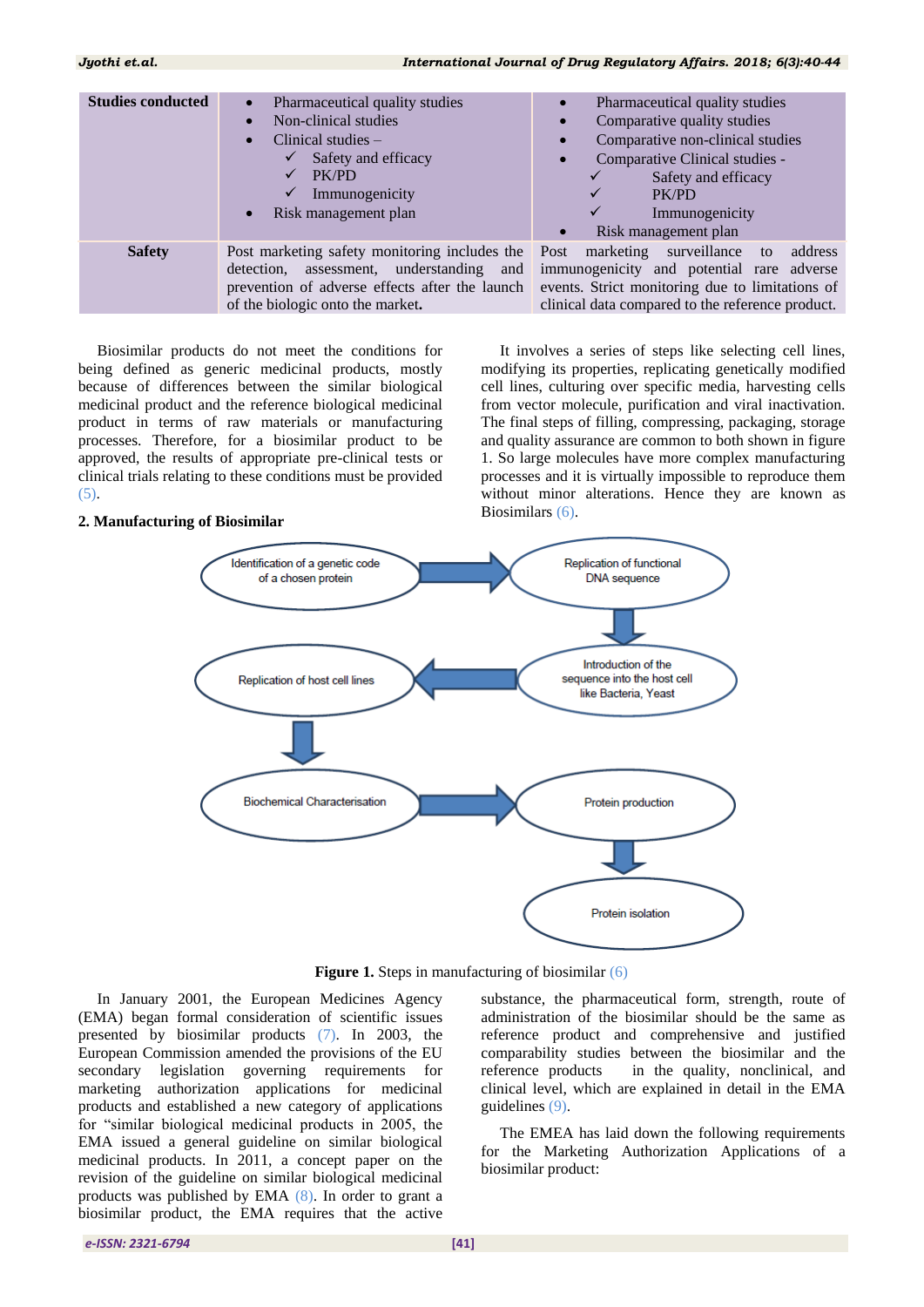- Comparability studies are required between the biosimilar and the chosen reference medicinal product.
- Nonclinical studies, although usually less extensive than those for innovatory applications, will be required for the biosimilar.
- Clinical studies will be needed to support the safety and effectiveness of a biosimilar. In particular, the studies must address immunogenicity concerns.
- Post-market pharmacovigilance plans will be expected as part of approval commitments [\(10\)](#page-4-9).

| <b>Quality</b>                     | <b>Nonclinical</b>           | <b>Clinical</b>            |
|------------------------------------|------------------------------|----------------------------|
| Drug substance                     | <b>Pharmacology</b>          | <b>Pharmacology</b>        |
| Manufacture                        | Primary                      | <b>Pharmacokinetics</b>    |
| Characterization                   | Comparability data (primary  | Single dose<br>$\bullet$   |
| Control of drug substance          | pharmacodynamics)            | Comparability data         |
| Reference standards or materials   | Repeat-dose toxicity studies | (single-dose PK)           |
| Container and closures             | Comparability data (repeat-  | <b>Pharmacodynamics</b>    |
| Stability                          | dose)                        | Appropriate markers        |
| Comparability data (analytical     |                              | Comparability data (PD)    |
| comparison with reference product) |                              | <b>Efficacy and safety</b> |
| Drug product                       |                              | Pivotal                    |
| Description and composition        |                              | Indication x               |
| Pharmaceutical development         |                              | Comparability data         |
| Manufacture                        |                              | (indication x)             |
| Control of excipients              |                              | <b>Post-marketing</b>      |
| Control of drug product            |                              | Safety                     |
| Reference standards and            |                              | Other indications          |
| materials                          |                              | Immunogenicity             |
| Container closure system           |                              |                            |
| Stability                          |                              |                            |
| Comparability data (analytical     |                              |                            |
| comparison with reference product) |                              |                            |

### **Table 2** Requirements for the Marketing Authorization Applications of a biosimilar product [\(11\)](#page-4-10)

# **3. Approval Process for Biosimilars**

In Europe, pharmaceutical products derived from biotechnology will solely be registered using the Centralized Procedure, (showed in table3) leading to an European Union (EU) license which is valid in all Member States. Once a company applies for marketing authorization at EMA, data are evaluated by EMA"s scientific committees on human medicines and on safety (the CHMP and PRAC), also by EU experts on biological medicines (Biologics working Party) and specialists in biosimilar (Biosimilar working Party).The review by EMA leads to a scientific opinion, which is sent to the European Commission, that ultimately grants an EU-wide marketing authorization [\(12,](#page-4-11) [13\)](#page-4-12).

Upon receipt of the application, the Agency will start the validation on the upcoming submission stated on its website. Validation need to be completed by the corresponding starting date of the procedure. Applicants must be ready to answer within few days to any issues raised at this stage. At the end of the validation process, provided the Rapporteur and (Co) Rapporteur have received the dossier, the EMA starts the procedure at the monthly beginning date published on the EMA website. For Biosimilars of centrally authorized medicinal

**Table 3** Centralized Procedure for Biosimilars Approval [\(14\)](#page-4-13)

products, provided successful validation, the procedure starts the same month. If the application concerns a Biosimilar of a medicinal product authorized through a National/MRP/DCP procedure, the EMA can request from the Member State where the reference medicinal product received a marketing authorization to transmit within a period of one month, a confirmation that the reference medicinal product is or has been authorized together with the information on the full composition of the reference medicinal product and if necessary other relevant information. Hence the evaluation process will only start once all relevant information has been received. If, within a month from the beginning of the procedure, any other member of the CHMP has not received the requested parts of the dossier from the Applicant, the EMA will stop the clock till the problem is resolved. A timetable is prepared by the Agency and given to the CHMP for information.

Applicants are suggested to submit the MAA according to the published EMA calendar.

The Agency shall ensure that the perspective of the CHMP is given within 210 days (not counting clock-stops within the procedure) and in accordance with the standard time table shown in table 3.

| $1*$ | Start of the procedure |
|------|------------------------|
|      |                        |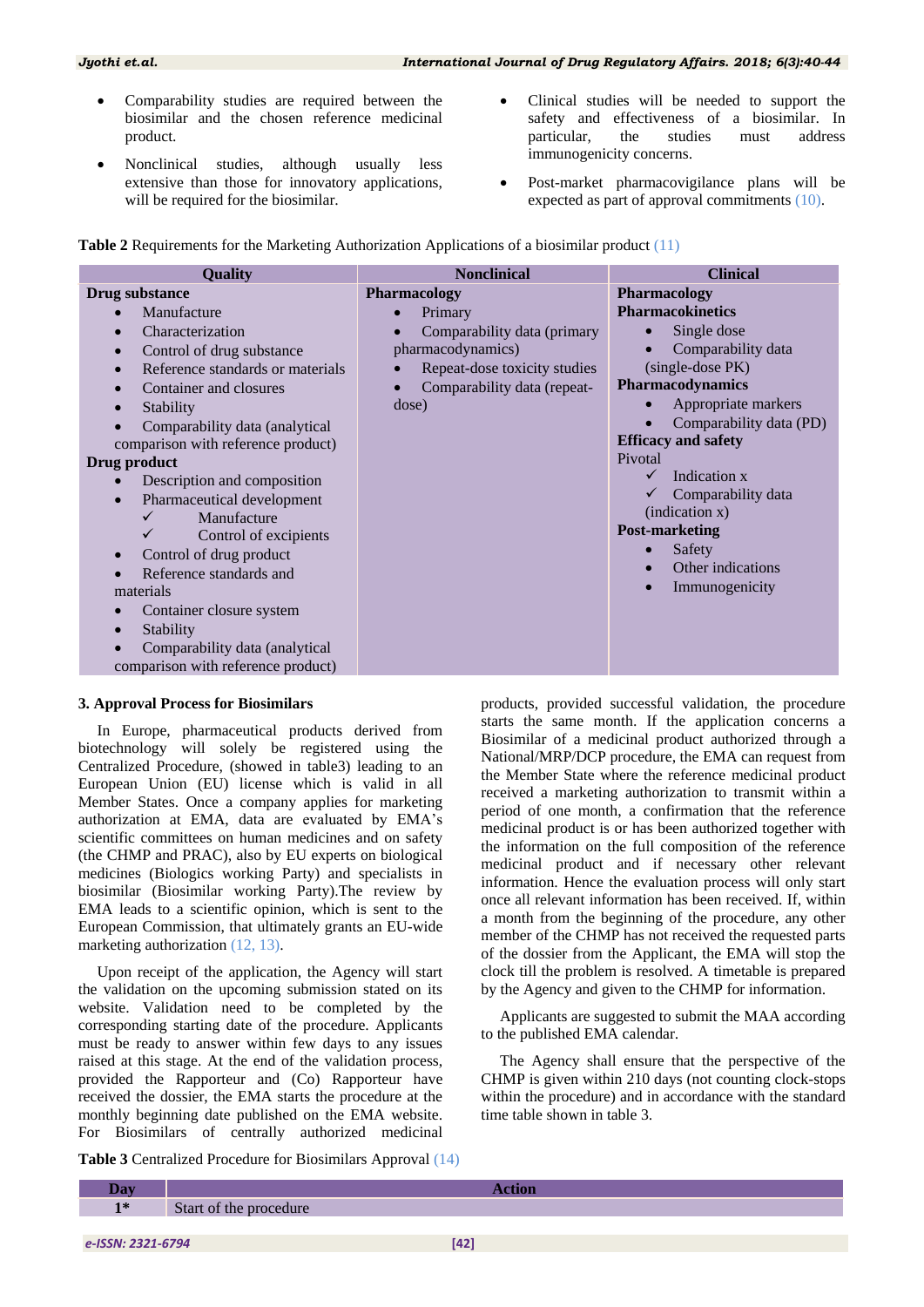| 80      | Receipt of the Assessment Reports from CHMP Rapporteur and (Co) Rapporteur by CHMP members and<br>EMA. EMA sends CHMP Rapporteur and (Co) Rapporteur Assessment Reports to the Applicant making<br>it clear that it only sets out their preliminary conclusions. The so-called Day 80 Assessment Reports in no<br>ways bind the CHMP and are sent to the Applicant for information only.       |
|---------|------------------------------------------------------------------------------------------------------------------------------------------------------------------------------------------------------------------------------------------------------------------------------------------------------------------------------------------------------------------------------------------------|
| 87      | PRAC Rapporteur circulates the RMP assessment report and proposed RMP LoQ                                                                                                                                                                                                                                                                                                                      |
| 90      | Adoption of GxP Inspection Request                                                                                                                                                                                                                                                                                                                                                             |
| 100     | Rapporteur, (Co) Rapporteur, other CHMP members and EMA receive comments                                                                                                                                                                                                                                                                                                                       |
| 101-104 | PRAC adopts PRAC RMP Assessment Overview and Advice for D120 LOQ                                                                                                                                                                                                                                                                                                                               |
| 115     | Receipt of draft List of Questions (LoQ) from CHMP Rapporteur and (Co) Rapporteur, including the<br>CHMP recommendation and scientific discussions together with the PRAC RMP Assessment Overview<br>and Advice, by CHMP members and EMA (If applicable). Quality part of the dossier reviewed by BWP.                                                                                         |
| 120     | CHMP adopts the LoQ as well as the overall conclusions and review of the scientific data to be sent to the<br>Applicant by the EMA.<br>Clock stop. At the latest by Day 120, adoption by CHMP of request for GMP/GLP/GCP inspection, if<br>necessary (inspection procedure starts).                                                                                                            |
| $121*$  | Submission of the responses, including revised SmPC, labeling and package leaflet texts in English.                                                                                                                                                                                                                                                                                            |
|         | Restart of the clock.<br>After receipt of responses, the CHMP will adopt a timetable for the evaluation of the responses. In<br>general, the following timetable will apply:                                                                                                                                                                                                                   |
| 150     | PRAC Rapporteur circulates the RMP assessment report and proposed LoOI                                                                                                                                                                                                                                                                                                                         |
| 157     | Circulation of the CHMP Rapporteur (Joint) Response Assessment Report (so-called Day 150<br>Assessment Report). EMA sends this (joint) Assessment Report to the Applicant making clear that it is<br>sent for information only and does not yet represent the position of the CHMP                                                                                                             |
| 167     | PRAC adopts PRAC RMP Assessment Overview and Advice for D180 LoOI                                                                                                                                                                                                                                                                                                                              |
| 170     | Comments from CHMP members to Rapporteur and (Co) Rapporteur, the EMA and other CHMP<br>members. Responses to quality questions reviewed by BWP.                                                                                                                                                                                                                                               |
| 180     | CHMP discussion and decision on the need for adoption of a list of "Outstanding Issues" and/or an Oral<br>Explanation by the Applicant. If an Oral Explanation is needed, the clock is stopped to allow the<br>Applicant to prepare the Oral Explanation. Submission of final inspection report to the EMA, Rapporteur<br>and Co-Rapporteur by the inspection team (at the latest by day 180). |
| 181     | Restart of the clock. Oral explanation (if needed) and circulation of the final GxP Inspection Report                                                                                                                                                                                                                                                                                          |
| 183     | PRAC Rapporteur circulates the RMP assessment report                                                                                                                                                                                                                                                                                                                                           |
| 197     | PRAC adopts the final PRAC RMP Assessment Overview and Advice                                                                                                                                                                                                                                                                                                                                  |
| By day  | Adoption of CHMP Opinion + CHMP Assessment Report                                                                                                                                                                                                                                                                                                                                              |
| 210     | Adoption of a timetable for the provision of translations                                                                                                                                                                                                                                                                                                                                      |

Committee for Medicinal Products for Human Use, Pharmacovigilance Risk Assessment Committee, List of questions, European medicines agency, Summary of Product Characteristics.

#### **4. Pharmacovigilance**

Pharmacovigilance helps in detecting and prevention of adverse events. It implies quick detection, early reporting and attributing a reaction to correct product, manufacturer and batch number. This is done by formulating a risk management plan. Pharmacovigilance is significant for Biosimilars. Information from preregistration clinical investigations is generally inadequate to recognize rare adverse effect. Generally the clinical development program of biosimilars is shorter compared to originators and in this manner less appropriate to sufficiently distinguish tolerability risks. Along these lines it is suggested that the clinical tolerability of biosimilars can be closely monitored during post marketing phase. Accordingly inside the approval procedure, the candidate should show an explanation of the pharmacovigilance program and a risk management plan as per current EU legislation and pharmacovigilance guidelines. Any specific tolerability monitoring imposed on the originator or medicinal class should be adequately addressed in the pharmacovigilance design of the

biosimilar, and immunogenicity should be considered in this specific circumstance. There is requirement for post marketing observational studies to evaluate the impact of observed differences in the frequency of ADAs and magnitude on long term treatment benefit. Such investigations are performed in both children and adults because toxic and long term sequelae may differ. Data collection by organizations outside the pharmaceutical industry has also proven to be reliable across different national registries. For example: In 2006, the EMEA rejected the approval of a biosimilar interfere on product due to concern about its product characterization, manufacturing and quality control. In 2007, a range of biosimilar insulin was withdrawn from the market during post marketing authorization [\(6,](#page-4-5) [15,](#page-4-14) [16\)](#page-4-15).

# **5. Conclusion**

Europe has been way ahead of the other countries including US in terms of developing Biosimilars. Biosimilars face several challenges, which include consequence of the molecular complexity, uncertainty of an evolving regulatory environment, developing a reproducible manufacturing process, demonstrating equivalence, safety and efficacy and challenges in achieving a competitive price. The development of a biosimilar is in fact more technically challenging than